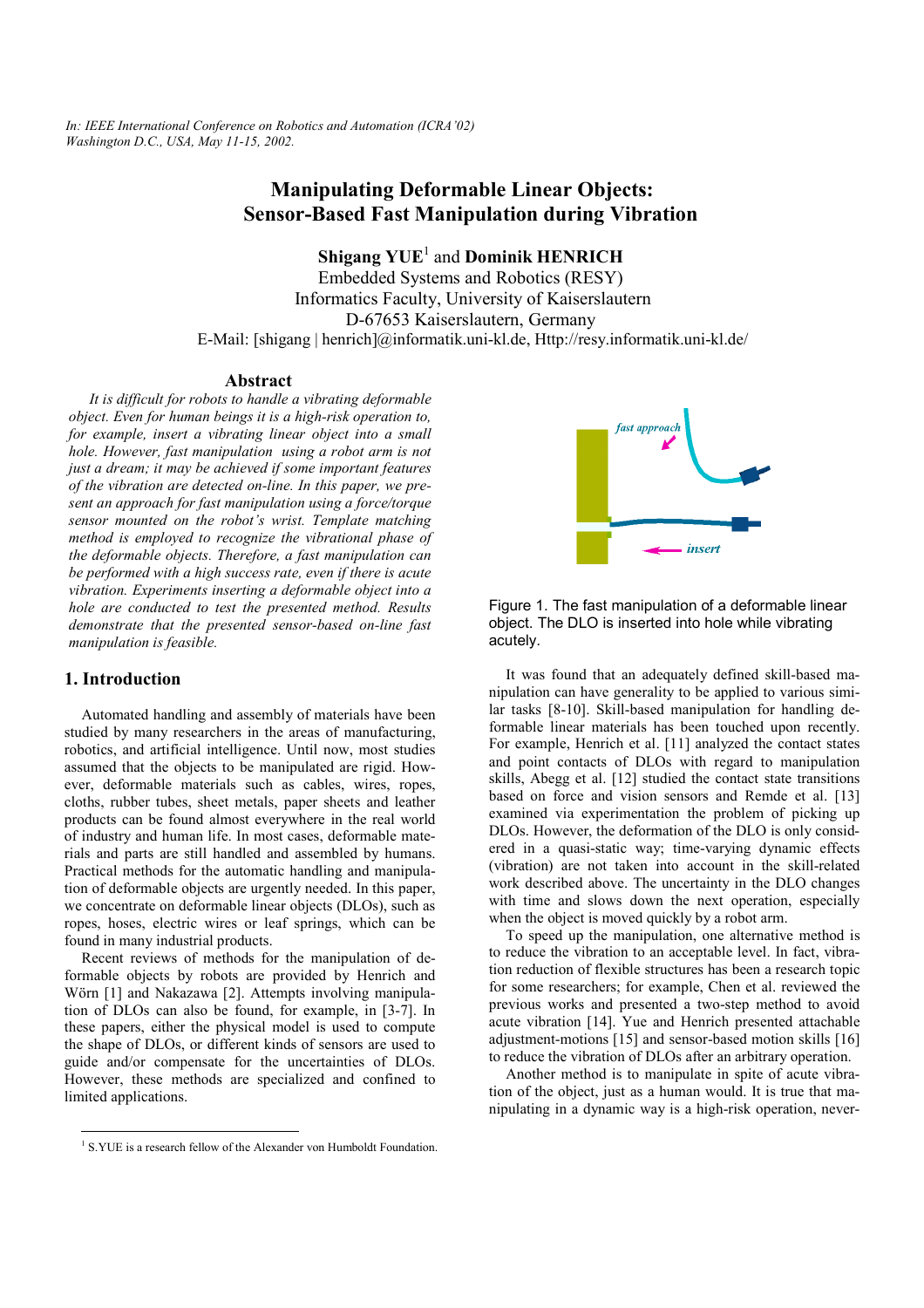theless, attempts at dynamic manipulation have already been performed. For example, Akella et al. [17] explored a method for dynamic manipulation of a planar rigid body on a conveyor belt using a robot with just one joint. With regard to manipulating DLOs, Casting manipulators [18], which include a flexible string in the link mechanism to enlarge the work space, are also an attempt to manipulate in a dynamic way. Lamiraux and Kavraki [19] addressed the problem of path planning for a thin elastic metal plate under fairly general manipulation constraints. Wakamatsu et al. [20] mentioned dynamic manipulation of DLOs and presented a dynamic model to derive the shape of the dynamically deforming object. However, sensors are not integrated in the above attempts. In fact, it is quite difficult to manipulate DLOs in an on-line way without any information from sensors.

In this paper, we present a sensor-based skill for manipulating DLOs in a dynamic manner. The state of the DLO is sensed by a force/torque sensor. Template matching method is used to find the phase of the time-varying displacement of the DLO. The fast manipulation can then be achieved with a high success rate, since the position of the DLO can be predicted on-line. A similar data processing method was used in [16], but aims at vibration reduction.

The rest of this paper consists of five parts. The assumptions used while analyzing the vibration of DLOs after an arbitrary motion are given in Section 2. Section 3 describes the template matching method used to determine the phase of the vibrational signal. Implementation of the experiments is given in Section 4. Experimental results verifying the effectiveness of the proposed on-line fast manipulation method are shown in Section 5. Finally, conclusions and future work are outlined.

#### **2. Vibration Assumptions**

Although a physical model with high accuracy is not needed in this paper, we still need to know some basic characteristics of the residual vibration of the DLO in order to recognize the phase of the vibration displacement.

Suppose the robot is moving a DLO from an arbitrary start position to the desired goal position, which is just in front of the hole. The next task is to insert the DLO into the hole. However, acute vibration has been stimulated in the previous operation. The insert operation will probably fail because of the high uncertainty caused by vibration. It would be a great help if we know how the DLO behaves during this period.

 Since there is no external excited force during this residual vibration period, the vibration of DLOs is a kind of *free vibration* without excited force. The real DLO may have many vibrational modes. To simplify the problem, we use a one degree-of-freedom (DOF) system as an example. It is also assumed that the DLO behaves like a linear spring with constant stiffness. Thus, we have the following equations for *free vibration* [21],

$$
m\ddot{x} + c\dot{x} + kx = 0 \tag{1}
$$

where *x* is the endpoint displacement,  $m$  is the mass,  $c$  is the damping coefficient and *k* is the stiffness of the spring. The solution of equation (1) is as follows when the damping is light:

$$
x = Ae^{-\alpha t} \sin(\omega t + \eta)
$$
 (2)

where *A* and *n* depend upon initial conditions,  $\alpha = c/2m$  and  $\omega$ is the frequency of oscillation. Equation (2) describes the residual vibrational displacement of a one DOF system, implying that the vibration of such a DLO behaves like a Sine wave.

To estimate the shape of a DLO, force/torque sensors and vision sensors can be used. Since a vision sensor needs much more effort to compute simple object features robustly, only a force/torque sensor, which is mounted on the robot's wrist, is used in our experiments. The force or moment signals are also Sine waves, according to the solution. A typical DLO force signal obtained using a force/torque sensor is shown in Figure 2. It behaves like a Sine wave too, though the DLO may in fact have more than one flexible DOF. Therefore, it is reasonable to employ standard Sine functions as templates to recognize the phase of vibrational signals from sensors.

To recognize the phase of the vibrational signals, the dominant natural frequency of the DLO should be known in advance. In this paper, the dominant natural frequency  $\omega$  (or vibrational period *T*) is measured off-line with a force/torque sensor and used on-line as a known parameter when manipulating. To measure the dominant natural frequency, a software package *period* was developed in V+. It receives sample data from a force/torque sensor, and finds the peaks and valleys of the sample data by dividing the sample data into many small windows. The vibrational period or dominant natural frequency can be obtained after averaging the time intervals between these adjacent peaks or valleys respectively.



Figure 2. A typical low-pass filtered force signal of a DLO F<sub>y</sub> during previous motion (0 to 1 sec.) and residual period (after 1 sec.)

#### **3. Sensor Data Processing**

 In Section 2 it was noted that the DLO's vibrational displacement theoretically behaves like a damped Sine wave.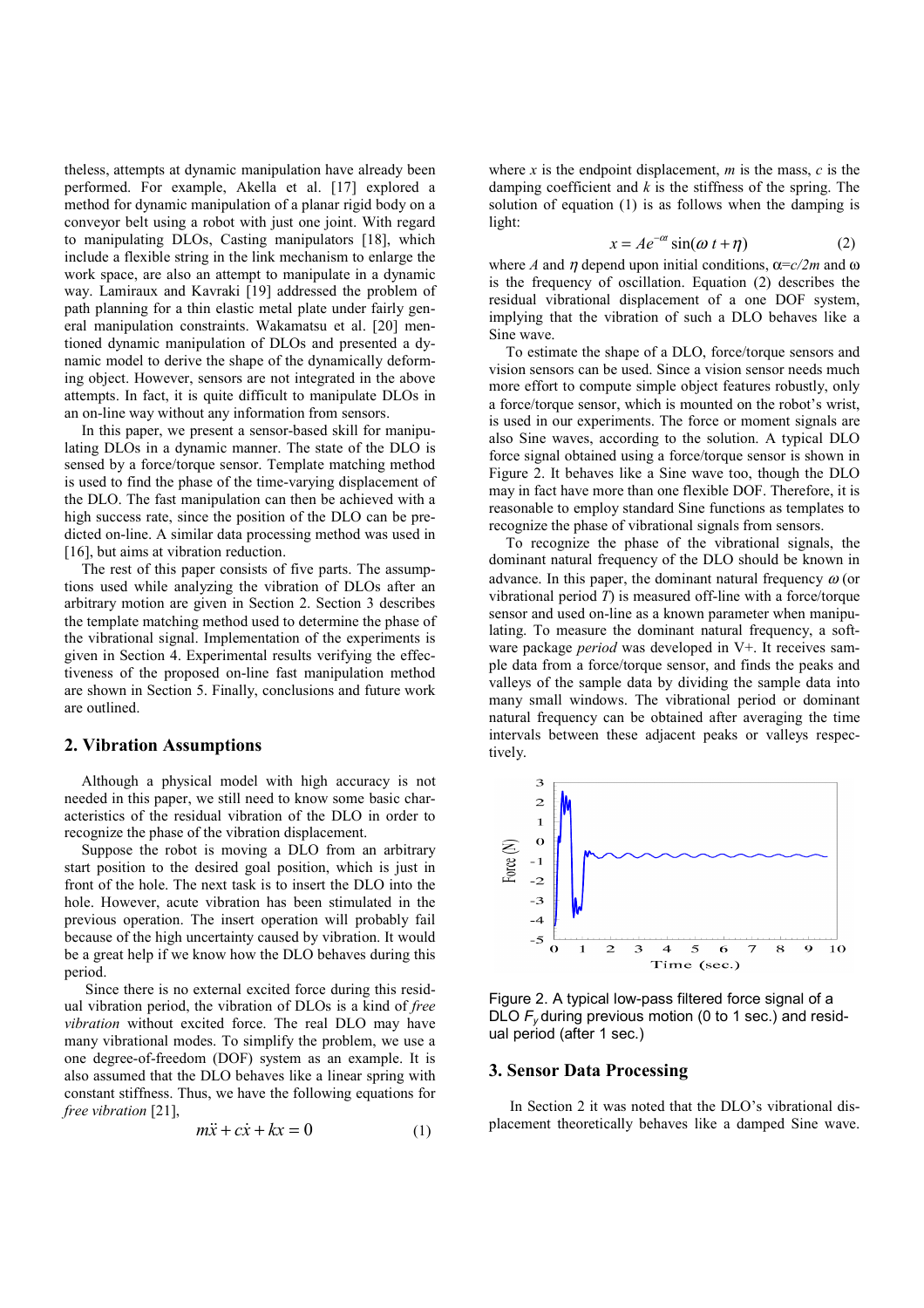Now, suppose that we have already obtained the sample data from the sensor. If the *matching point* can be found*,* where the phase of the sample data matches the Sine wave's (i.e. the peaks and valleys of the sample data will match the template's perfectly), we may use the Sine wave to predict the vibrational signal in advance, as shown in Figure 3. The next operation (e.g. an insert operation) can then start at the time corresponding to one of the predicted points of the signal.



Figure 3. To recognize the phase of the vibrational signal, a piece of the periodic signal from the sensor is compared with the template of Sine segments using the mean squared error (MSE) method.

 The sensor can provide 6D data, i.e. 3D for forces and 3D for moments. Here, only moments are used to sense the vibration of DLO. Compared with a force signal, the moment can reflect more vibrational information from the distal end of the DLO. The position of the DLO's endpoint is vital for the fast manipulation. The vector of the moment can be determined according to:

$$
\mathbf{M} = (M_x M_y M_z) \begin{pmatrix} i \\ j \\ k \end{pmatrix}
$$
 (3)

where **M** is the vector of moment,  $M_x$ ,  $M_y$  and  $M_z$  are the moments in  $x$ ,  $y$  and  $z$  axis, and  $\boldsymbol{i}$ ,  $\boldsymbol{j}$  and  $\boldsymbol{k}$  are the unit vectors in *x*, *y* and *z* axis respectively. The absolute value of the moment signal can be obtained as:

$$
||M|| = \sqrt{M_x^2 + M_y^2 + M_z^2}
$$
 (4)

Thus, the 3D data from the sensor is projected to 1D data and compared with 1D template in the following operation. It should be mentioned here that only the shape of the signal is considered. The moment can be translated to meet different demands as long as the value between the minimum and the maximum remains unchanged.

If the signal from the sensor does not cover even one period, it is impossible to determine the offset values of the signal. Moreover, the value of the signal may not just fluctuate around zero due to gravity. Thus, the data has to be translated to find the matching point. The sensor signal *s(i)* is translated to the domain of  $[0,1]$  as:

$$
s(i) = \frac{s(i) - s_{\min}}{s_{\max} - s_{\min}}
$$
 (5)

where

and

$$
s_{\min} = \min(s(i))_{i \in D_s} \tag{6}
$$

$$
s_{\min} = \max(s(i))_{i \in D_s} \tag{7}
$$

where  $D<sub>s</sub>$  is the domain of the signal segment for comparison. The compared portion of the template *t*(*i*) can also be translated to the domain of [0,1] in the same way.

A measure of how well a piece of signal matches the portion of template is defined based on the *minimum squared error* (MSE) [22] between the signal and template, and is given by:<br> $M_{\infty}(m) = \sum_{i=1}^{n} (s(i-m) - t(i))^{2}$ 

$$
M_{se}(m) = \sum_{i-m \in D_s} (s(i-m) - t(i))^2
$$
 (8)

Notice that  $D_s$  is the domain of signal data. It is the sensor data that is translated to the position *(m)* and compared with the corresponding portion of the template in this case. The definition in (8) is also the standard Euclidean distance between two vectors. Hence, the MSE has a minimum value when the match with the signal function is perfect (up to a scale factor). The point with the smallest value of  $M_{se}$  is the matching point.

Knowing the matching point, it is not difficult to predict the time corresponding to an arbitrary point on the Sine curve. However, the time corresponding to the zero-crossing is preferable, since it is easier to conduct the insert-into-hole operation when the free end of the DLO reaches its zerocrossing. By the way, predicting the real position of the endpoint of the DLO corresponding to an arbitrary time is also possible if a stiffness coefficient can be defined and measured off-line [16]. This is useful only when the next operation is expected to be performed at the time corresponding to a non zero-crossing.

#### **4. Implementation**

In the sensor-based fast manipulation experiments, a Stäubli RX130 industrial robot was used. A 500mm stainless steel ruler with cross section of 0.5mm×18mm was used as the DLO in the experiments. One end of the ruler was grasped by pneumatic jaws as shown in Figure 4. All of the experiments were conducted in the horizontal plane.

A force/torque sensor JR3 KMSi 90M31-63 was mounted on the robot's wrist. The sensor weighs 0.35kg and its relative accuracy is 2% of full scale, resolution (standard deviation of force sensor readings with filter 2) is  $F_x$  and  $F_y$ : 0.027N, *F*z : 0.16N, and *M*x, *M*y, and *M*z : 0.0023Nm.

A box with a rectangular hole was used in the experiment. The hole was 29mm high and 25mm wide. The hole depth was about 5mm; this is also the thickness of the carton material. The distance from the hole to the end of the DLO was about 5mm. To carry out a successful insert operation, the DLO should pass this 5mm distance at first, which of course costs a bit of time. Therefore, the fast manipulation should start a little bit earlier than the predicted start time  $t_{\text{fm}}$  of the fast manipulation because of the existing distance and accel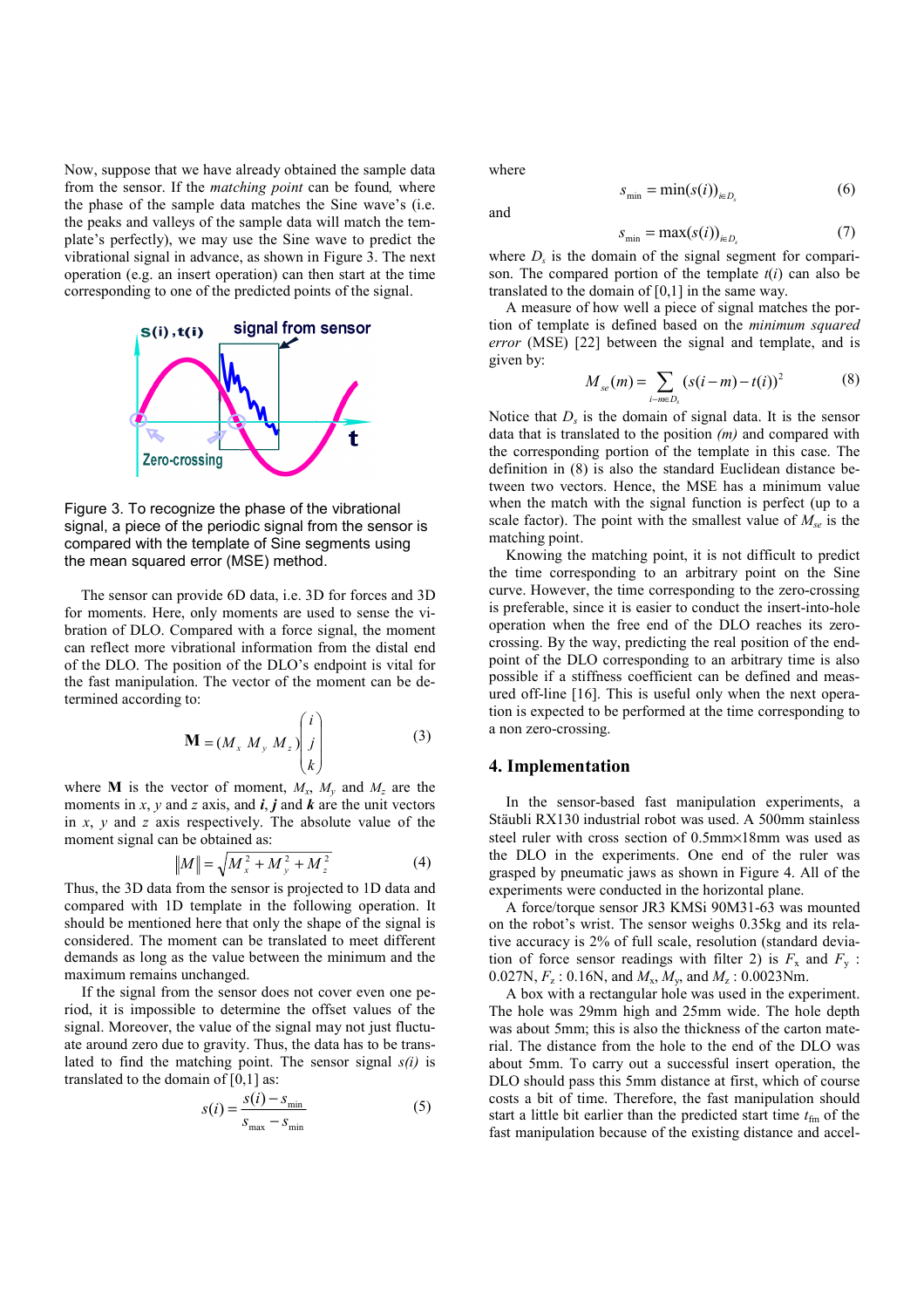eration properties of the robot arm. The new start time is compensated for as:

$$
t_{jm} = t_{jm} + t_{cp} \tag{9}
$$

where  $t_{cp}$  is the compensation time depending on the distance from the end of DLO to the hole and the robot's acceleration abilities. This compensation time is constant no matter which zero-crossing the fast manipulation starts from, if the related parameters (distances, accelerations and speeds) are fixed.



Figure 4. Experimental set-up. The DLO is grasped by pneumatic jaws and is to be inserted into a hole while vibrating acutely.

In the following experiments, samples are taken every 16ms. The overall fast manipulation procedure consists of four main steps, which are executed sequentially:

- *(1). Read the force/torque signals;*
- *(2). Determine the matching point;*
- *(3). Determine the critical time from which the fast manipulation should start;*
- *(4). Conduct the fast manipulation*.

## **5. Experimental Results**

To verify the presented method, experiments were conducted in the horizontal plane. In this case, the DLO's dominant vibration occurs in the horizontal plane, as shown in Figure 4. The samples covered more than one-half of the vibrational period of the DLO. Considering the distance and acceleration ability, the compensation time  $t_{cp}$  was set to be 128ms (this value is fixed if the distance, acceleration and speed are unchanged in the experiments). The vibrational period of the DLO was determined off-line to be *T*=0.667s (frequency 1.5Hz).

Since the vibrational amplitude is about 20cm, the average speed of the endpoint of the DLO reaches about 60cm/s. This means it costs only 50ms for the endpoint to pass the hole if it travels at the average speed. Actually, the speed around the zero-crossing is the largest. The real time to pass the hole is of course less than 50ms. The fast manipulation of the DLO must be agile enough to make use of the small window of opportunity of (less than) 50ms. Several experiments that started from different zero-crossing were conducted. Results are shown in Figure 5, Figure 6 and Figure 7, respectively.

A series of pictures of the fast-insertion manipulation can be found in Figure 5. These pictures show that the fast manipulation started from the time corresponding to the first zero-crossing. Here the first zero-crossing refers to the first zero-crossing of the signal from the sensor (or the Sine wave template) immediately after the matching point was determined. The robot arm conducted the fast manipulation while the DLO was vibrating from right to left, as shown in the series of pictures. Notice that the free end of the DLO contacted the left side of the hole and bowed due to inertia.



Figure 5. Fast manipulation. The DLO is being inserted into a hole while vibrating acutely<sup>∗</sup> . The fast manipulation started from the time corresponding to the first zero-crossing while the DLO was vibrating from right to left. The fast manipulation was performed within about one second between the sampling period and insertion into the hole.

To describe the fast insertion manipulation in detail, the moments and forces correspond to the sampling and manipulation are shown in Figure 6 and Figure 7. As shown in the upper part of Figure 6, sampling data covers more than half

l

<sup>∗</sup> Video clips for this dynamic manipulation can be found at Http://resy.informatik.uni-kl.de/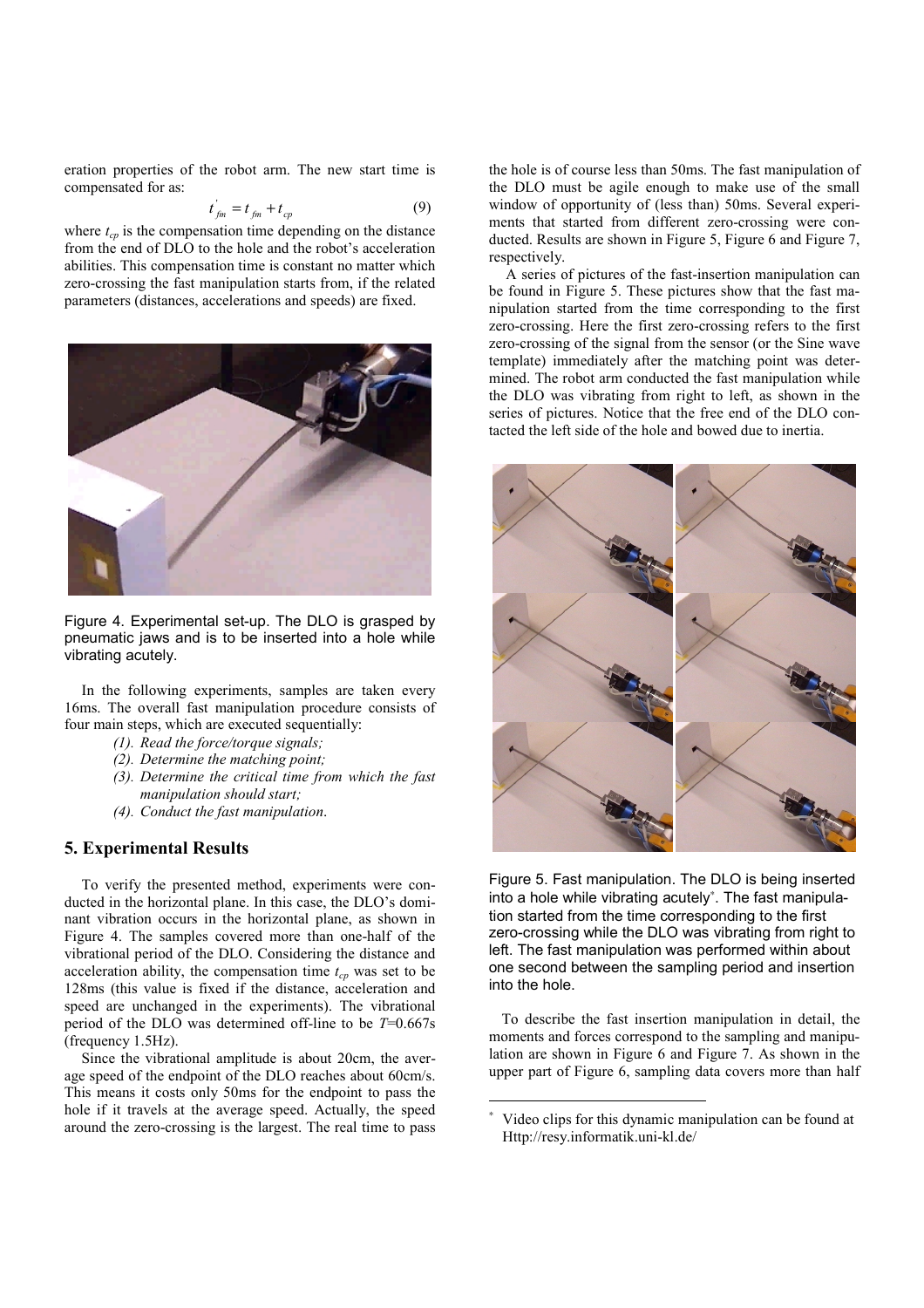of a vibrational period. The blank part is the data processing period, as it is difficult to record data while processing. To show the results of the presented method clearly, the fast insert manipulation starts from the time corresponding to the third zero-crossing of the vibrational signals, as in Figure 6. The delay between sampling and the fast-insertion manipulation is about 2 seconds. Because the fast manipulation made use of the third zero-crossing opportunity, this implies, as shown in Figure 6, that at least two zero-crossings were missed in this experiment. However, the total time can be easily reduced to a bit more than 1 second when starting the fast-insertion manipulation from the time corresponding to the first zero-crossing, as shown in Figure 7.



Figure 6. The moment  $M_v$  and the force  $F_z$  of the DLO during sampling and fast-insertion manipulation. The fast manipulation started from the time corresponding to the third zero-crossing. The sampling data covers more than half a vibrational period (from 0 sec to about 0.6 sec).

Since the presented method does not depend on the absolute value of signals from the sensor, it can work quite well no matter whether there is offset of absolute value (caused by gravity or other reasons) or not. Although the average values of the moments are quite different, as shown in Figure 6 and Figure 7, both of the experiments were successful. During the experimental investigation, we also found that fast manipulation is still a high-risk operation, with about

10% unsuccessful cases. At least two reasons for the unsuccessful cases were noted. One is that the real DLO has many vibrational modes, and the vibration signal is sometimes more complicated than the template. Another reason arises in the robot system; we noticed that the robot is sometimes unable to repeat the same task exactly, probably due to a communication delay. Nevertheless, our attempts to manipulate DLOs in a dynamic way for higher efficiency were feasible. Moreover, this fast manipulation skill can be attached to any kind of previous motion.



Figure 7. The moment  $M_v$  and the force  $F_z$  of the DLO during sampling and fast-insertion manipulation. The fast manipulation started from the time corresponding to the first zero-crossing. The sampling data covers more than half a vibrational period (from 0 sec to about 0.6 sec).

# **6. Conclusions**

In this paper, a force/torque sensor-based method for fast manipulation of an acutely vibrating DLO was presented and experiments with different situations were conducted and discussed.

In the presented method, the phase of the vibrational signal of the DLO was recognized on-line using a template matching technique. The MSE method was used to find the